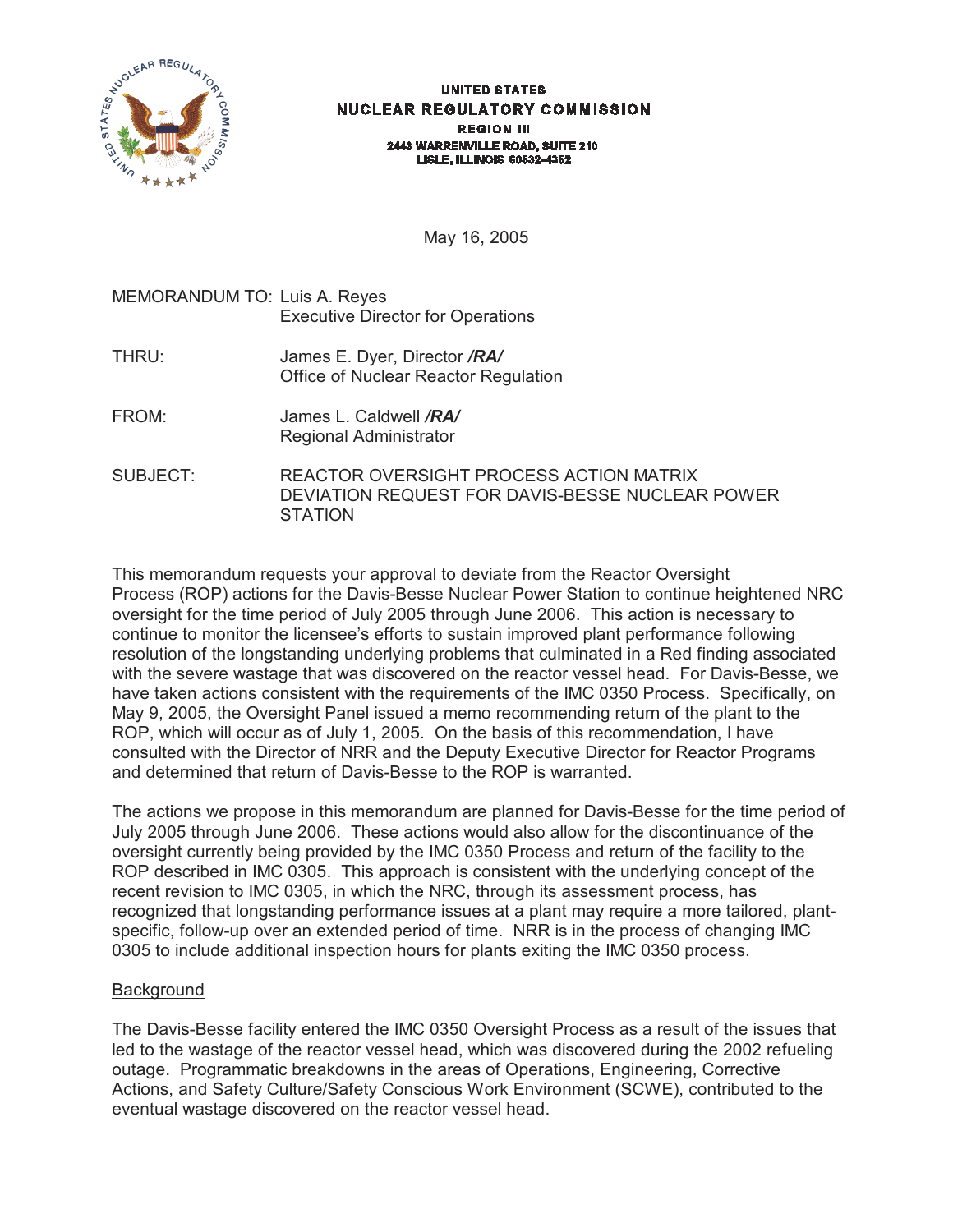To address the programmatic issues that resulted in the reactor head degradation prior to restart of the facility, the licensee submitted its "Integrated Report to Support Restart of the Davis-Besse Nuclear Power Station and Request for Restart Approval." This report documented specific corrective actions that were taken and commitments for actions targeting sustained performance improvement at Davis-Besse. Prior to granting restart authority to the licensee, the Agency performed special inspection activities that were sufficiently comprehensive to be in excess of that required by IP 95002 and IP 95003.

The NRC concluded that the licensee had taken sufficient actions to correct the deficiencies that led to the Red finding. To ensure lasting corrective action had been taken to improve the licensee's ability to self-assess and sustain safe performance at Davis-Besse post restart, the NRC determined that a Confirmatory Order was necessary to modify their license and require, in part, annual independent assessments for five years in the areas of Operations, Engineering, Corrective Actions, and Safety Culture/SCWE.

The licensee has completed the March 8, 2004, Confirmatory Order required independent assessments for CY2004 and the Cycle 14 mid-cycle (January through February, 2005) reactor pressure vessel upper/lower head bare metal inspections. The reactor pressure vessel inspections revealed no reactor coolant system pressure boundary leakage. Inspectors also evaluated the results of the independent assessments and determined that they were adequate to meet the requirements of the Order. The results of the independent assessments and NRC inspection activities can be summarized briefly as follows:

- Operations performance has improved;
- ! Engineering performance showed some improvement but a large backlog of work remains;
- While the independent assessment concluded that the implementation of the Corrective Action program showed marginal improvement in most areas and was rated unsatisfactory in one area (trending), the NRC's assessment concluded that this program was showing improvement, and that the independent assessment had focused on activities performed before implementation of the licensee's improvement initiatives; and
- While the independent assessment concluded that SC/SCWE was stable with declining responses in a few areas, the NRC's assessment concluded that subsequent to the mid-cycle outage, SC/SCWE had shown improved response.

On April 21, 2005, the Agency issued a Notice of Violation, which included the proposed imposition of a substantial Civil Penalty, and documented the final disposition of the apparent violations associated with the Red finding that had been issued to the licensee on May 29, 2003. All inspection activities necessary to review the licensee's corrective actions for the Red finding have been completed. The only remaining open enforcement item associated with the Red finding is the receipt of the licensee's response to the Notice of Violation and proposed imposition of Civil Penalty, and the Agency's disposition of that response.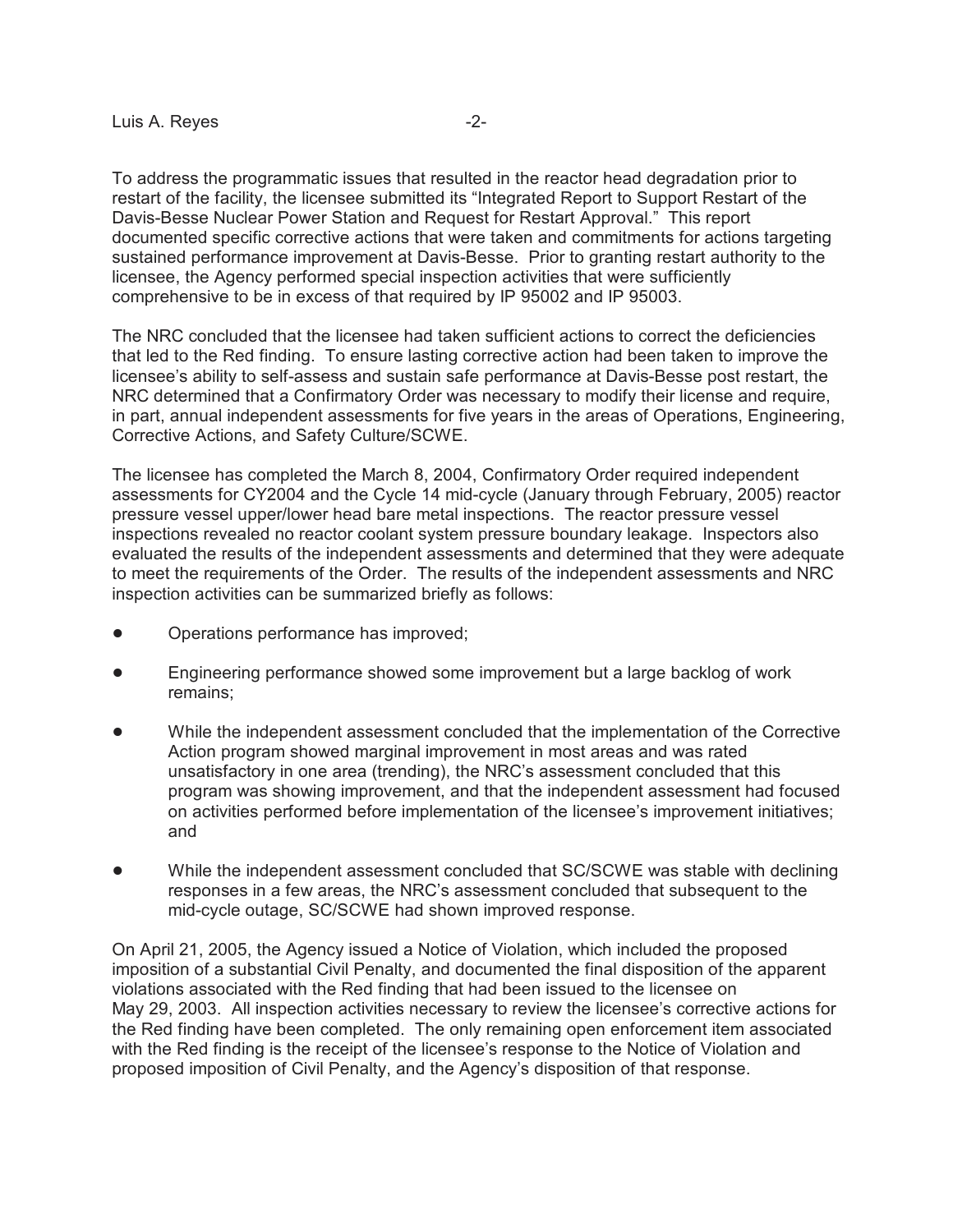### Deviation Basis

Based on current plant performance and a recent White finding associated with the Emergency Preparedness cornerstone, the licensee will transition from IMC 0350 Process to the ROP under the Regulatory Response column of the Action Matrix, on July 1, 2005. Although the licensee's performance has continued to improve at Davis-Besse, the region believes that Davis-Besse continues to warrant additional NRC assessment.

In the case of Davis-Besse, the March 8, 2004 Confirmatory Order required, in part, that the FirstEnergy Nuclear Operating Company contract with outside organizations to conduct comprehensive assessments of Davis-Besse operations performance, organizational Safety Culture/SCWE, the corrective action program implementation, and the engineering program effectiveness. The NRC required these additional measures to provide reasonable assurance that long term corrective actions remain effective for those conditions that resulted in the risk-significant performance deficiencies which occurred at Davis-Besse. These independent assessments provide important confirmation of the effectiveness of the licensee's selfassessments and long-term improvement actions. Therefore, the region believes that to adequately evaluate the effectiveness of the independent assessments and the licensee's performance in reducing their large corrective action and maintenance backlogs, continued heightened oversight at a level above the Regulatory Response Column is appropriate for Davis-Besse for the time period of July 2005 to June 2006.

## Deviation Request

Davis-Besse will move from NRC oversight under the IMC 0350 Process to the Regulatory Response column of the Action Matrix on July 1, 2005. The region requests your approval to deviate from the ROP Action Matrix to provide the following additional oversight of Davis-Besse for the time period of July 2005 to June 2006:

- a. Additional inspection resources for IP 93812, "Special Inspections," specifically for the evaluation of the Confirmatory Order Required independent assessments for CY2005 conducted in the four areas described in the Order. These four areas are Operations, Engineering, Corrective Actions, and Safety Culture/SCWE. Inspection activities associated with the performance of each Independent Assessment would include: a review of each independent assessment plan prior to the start of each assessment; an evaluation of the in-process assessment activities; and a review of each final Independent Assessment Report and the associated action plans to resolve any areas for improvement detailed in the Report. The estimated additional inspection resources required to perform these inspections would be approximately 400 additional inspection hours. Results of the inspections would be documented in the Davis-Besse resident integrated inspection reports.
- b. The performance of an additional Problem Identification and Resolution team inspection (IP 71152) during CY2005. This additional inspection is necessary to monitor the licensee's performance in the areas of self assessment, problem identification, trending, and progress toward effectively reducing their large backlog of maintenance and corrective action items. In addition, the inspection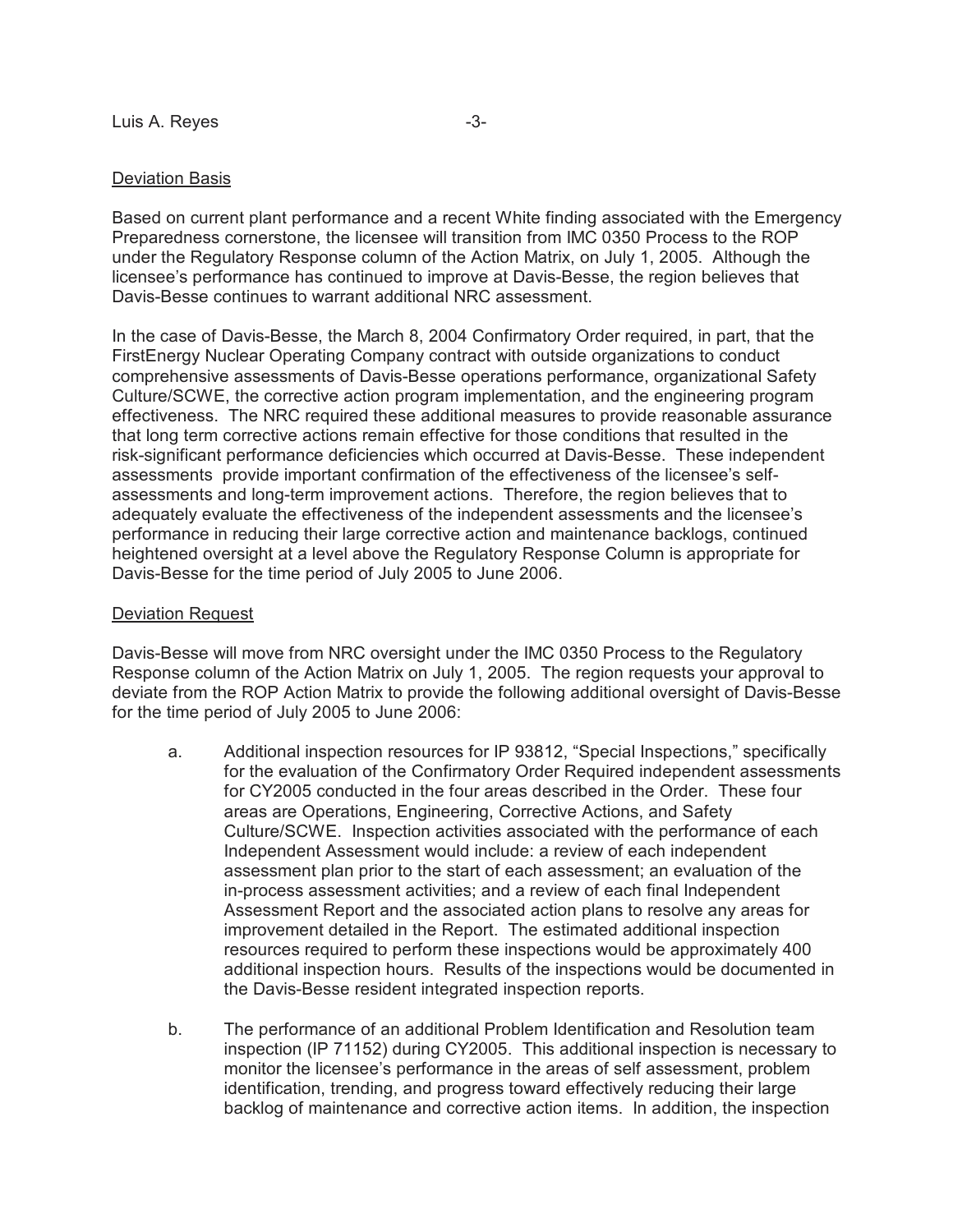would focus on follow up to the licensee's commitments and action plans that result from the Independent Assessments required by the Confirmatory Order. This would also include the licensee's self-assessment results compared with the Independent Assessment results in the four areas of Operations, Engineering, Corrective Actions, and Safety Culture/SCWE. The additional inspection resources required to perform this additional inspection would be approximately 200 hours of direct inspection.

IMC 0305, Section 06.05.b.4, recognizes that up to 200 hours of direct inspection may be required for licensees which have been in the multiple/repetitive cornerstone column of the Action Matrix and that this additional inspection time does not constitute a deviation from the Action Matrix. Additionally, section 06.06.j, allows for one additional Problem Identification and Resolution inspection during the two year period following the quarter in which a facility reaches the Degraded Cornerstone Column of the Action Matrix. There are no similar provisions for additional inspection resources outlined in IMC 0305 for facilities which are transitioning out of the IMC 0350 process at this time. However, NRR is in the process of changing IMC 0305 to include additional inspection hours for plants exiting the IMC 0350 process. Region III requests a Reactor Oversight Process Action Matrix Deviation to conduct the additional inspections as described above.

Approval: /**RA/** Luis A. Reyes 05/18/2005

cc: B. Borchardt, NRR B. Boger, NRR C. Carpenter, NRR S. Richards, NRR R. Pascarelli, NRR G. Grant, DRA, RIII M. Satorious, DRP, RIII C. Pederson, DRS, RIII C. Thomas, SRI, RIII